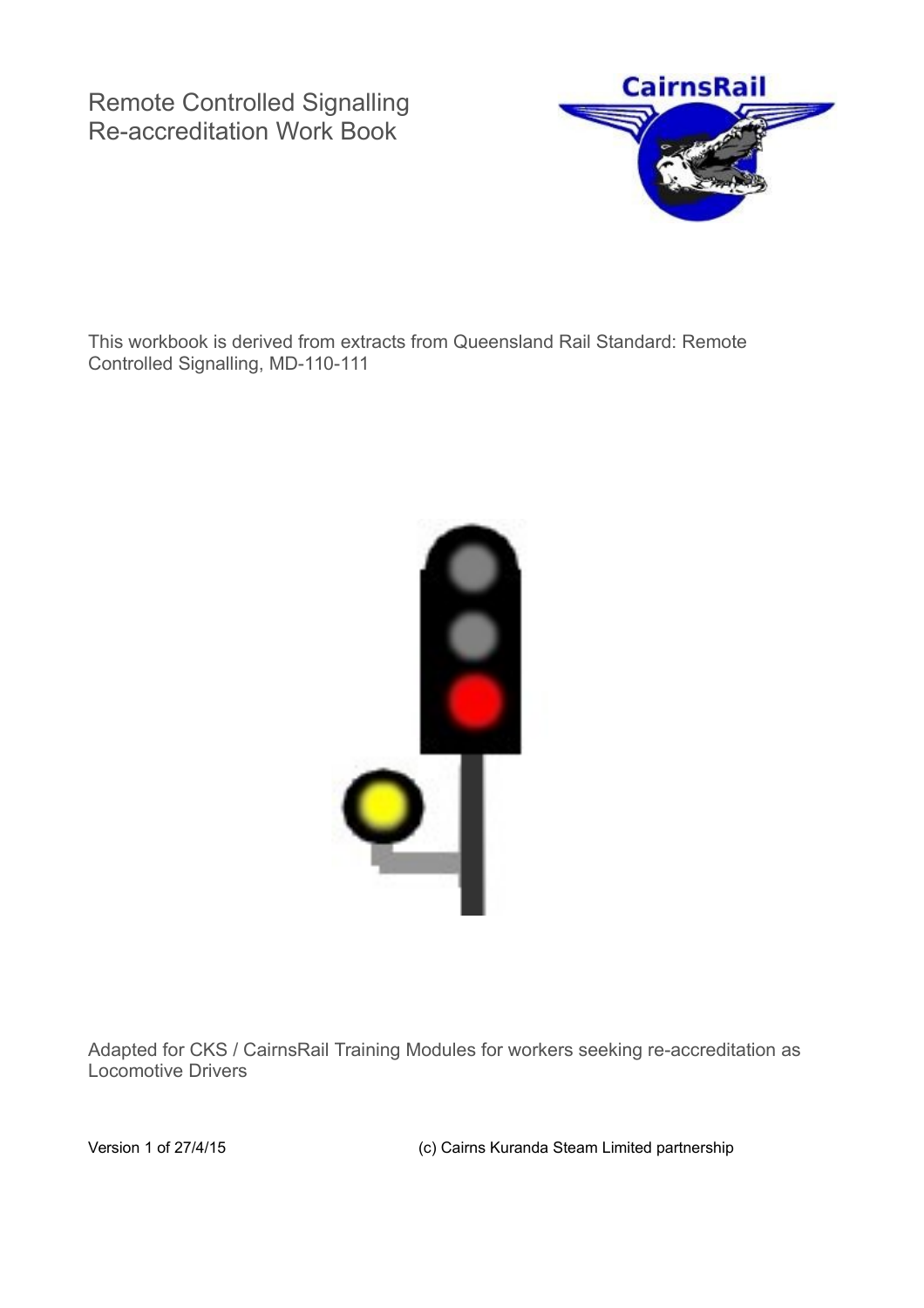## **Introduction**

Much of the knowledge required to safely operate in RCS territory has been explained in the observance of signals module. This topic covers some peculiar procedures specific to RSC working. The main focus of this module is working of sidings and shunting in DTC territory. It may be useful to draw sketches of what is being described in the written text to help you understand the scenarios. You can also request a learning session for this module.

# 1.12 Rail Traffic Moving Backwards after Entering a Signalled Route

The signalling system in Remote Controlled Signalling (RCS) areas is designed to release the locking on points as soon as the rear of the rail traffic has cleared. These points may then be altered for the movement of other rail traffic or may be self-normalising. The following procedure shown in Sections SG 1.12.1 and SG 1.12.2 must be carried out to prevent a possible derailment or collision.

## 1.12.1 Rail traffic moving backwards after entering a signalled route

When rail traffic has entered a signalled route on the authority of a signal and it is necessary to reverse direction

Rail Traffic Crew

- do not reverse until authorised by Network Control Officer
- contact Network Control Officer/officer in charge
- when possible, move the rail traffic forward until a signal may be placed at proceed for the reverse movement

Network Control Officer/Officer in Charge will make sure route the for the reverse movement is clear, set and lock points where possible, clear the signal authorise, the rail traffic crew to reverse

## 1.12.2 Rail traffic moving backwards after entering a signalled route and then moving forward

When rail traffic moves forward on the authority of a signal and reverses, and is then required to move forward again

Rail Traffic Crew

- when possible, move the rail traffic in clear of a signal which applies for the forward movement
- when not possible to clear the signal for the forward movement
	- contact the officer in charge to make sure the route for the forward movement is clear and points are locked
	- obtain authority from the Network Control Officer/officer in charge to proceed

## 4.15 Electrically Released Isolated Sidings with Lock in Facilities

When rail traffic is required to enter or exit an isolated siding provided with lock in facilities Rail traffic crew

• stop rail traffic clear of points to be released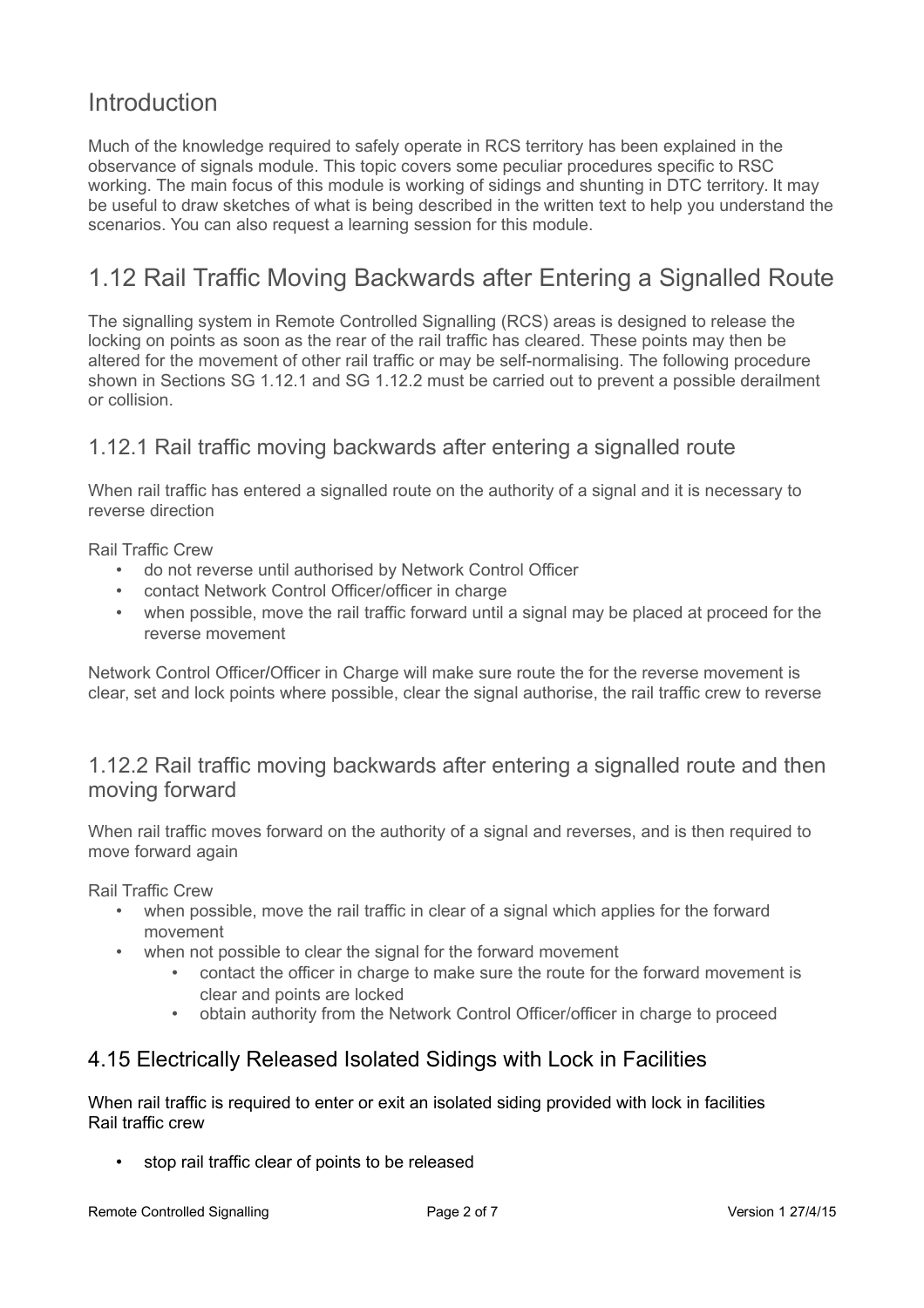- contact Network Control Officer and request release
- if necessary, insert points key into the points key switch and turn key to release/unlock
- mechanism
- when a light on the frame indicates free
- slowly move the black and white release lever to the reverse position
- operate the points by using the applicable lever
- do not return the release lever to normal until shunting is completed or the rail traffic is placed in clear in the siding

when shunting is complete

- do not leave any rail vehicles outside or foul of the catchpoints
- return all levers to the correct position
- remove the points key, if necessary
- tell the Network Control Officer/officer in charge

## 4.16 Electrically Released Shunting Frames

When required to shunt a siding, isolated siding or through a crossover track and the frame is to be released by the Network Control Officer or officer in charge

Qualified Worker

- obtain release from Network Control Officer/officer in charge
- operate key switch, if fitted
- when a light on the frame indicates free
	- operate push button
	- slowly move the black and white release lever to the reverse position
- operate the points and any signals by using the applicable levers when shunting is complete
	- do not leave any rail vehicle foul of the catchpoints
	- return all levers to the normal position
	- tell the Network Control Officer or officer in charge

Note: Some sidings have electrically detected choke blocks. Before the release can be obtained the choke block must be in the open position.

## 4.20.4 Shunting past a running signal

Rail traffic may only shunt past a running signal on authority of a proceed aspect in the running signal,

or

a proceed aspect in a position light signal attached to the running signal,

or

an Alternative Proceed Authority issued by the Network Control Officer

#### a) **proceed aspect in the running signal**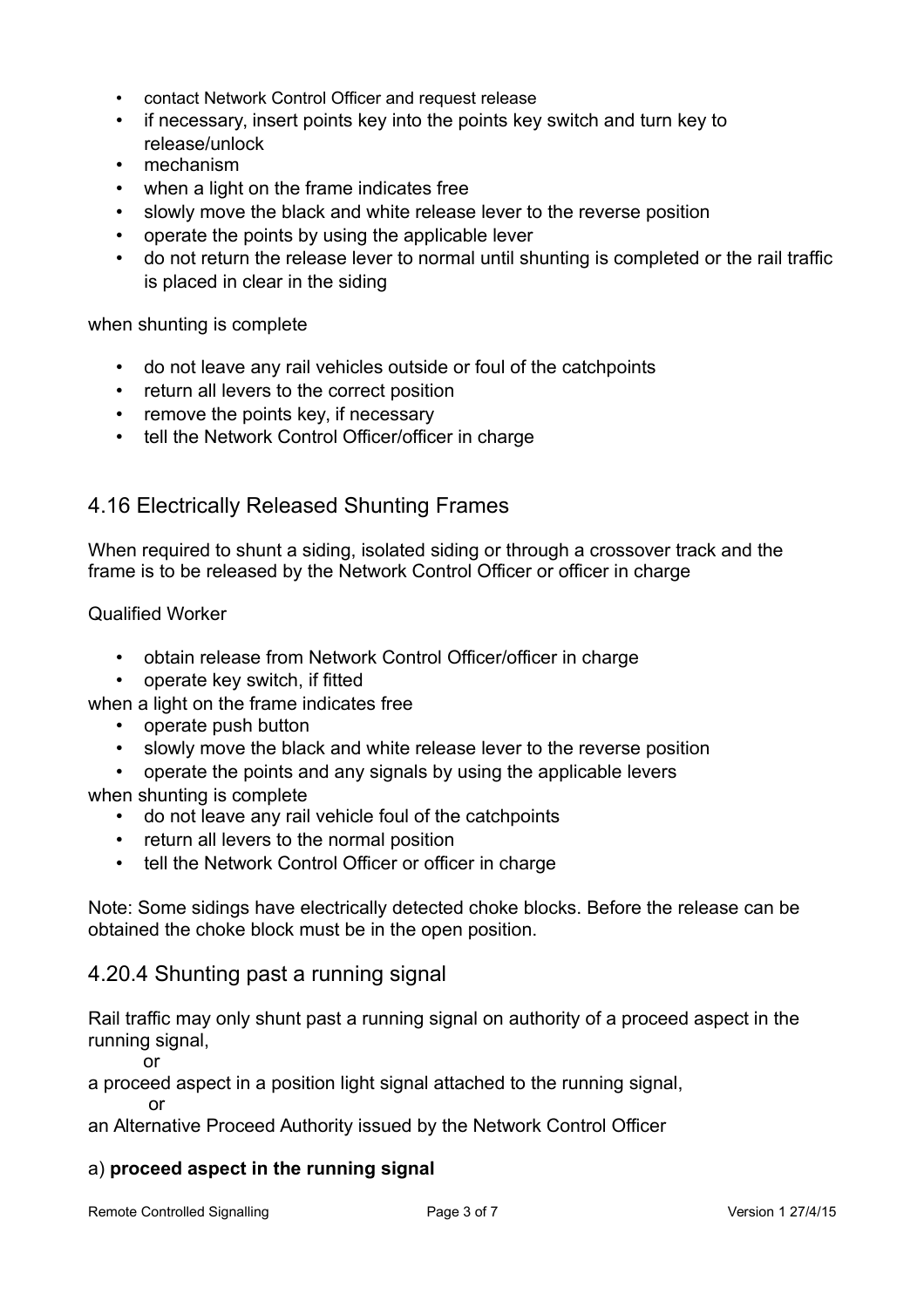When rail traffic shunts past a running signal or proceeds onto a signal section on the authority of a proceed aspect in the running signal and returns

Rail traffic crew

- proceed as far as instructed
- do not return without authority from the Network Control Officer (see Module 5, Section RC 5.9.2 of the RCS manual)

### b) **proceed aspect in position light signal attached to a running signal**

When rail traffic shunts past a running signal on the authority of a proceed aspect in a position light signal attached to the running signal

Rail traffic crew

- proceed at restricted speed to the limit of shunt board obeying all intervening stop signals
- if the limit of shunt board is outside the opposing stop signal
	- do not return past the stop signal without a proceed aspect in the stop signal or
	- position light signal, or
	- authority from Network Control Officer on an Alternative Proceed Authority
- if the limit of shunt board is inside the opposing stop signal
	- do not return without authority from the Network Control Officer

#### c) **shunting past a running signal at stop on authority of an Alternative Proceed Authority**

When rail traffic shunts past a running signal at stop on authority of an Alternative Proceed Authority

Rail traffic crew

- proceed as far as instructed
- do not return unless instructed on an Alternative Proceed Authority by the Network Control Officer or signal aspect at proceed

## 4.20.5 Proceeding through a signal section after shunting

a) shunting on authority of position light signal

When rail traffic has passed a running signal at stop on authority of the position light signal for shunting purposes, and is then required to proceed through the signal section

Rail traffic crew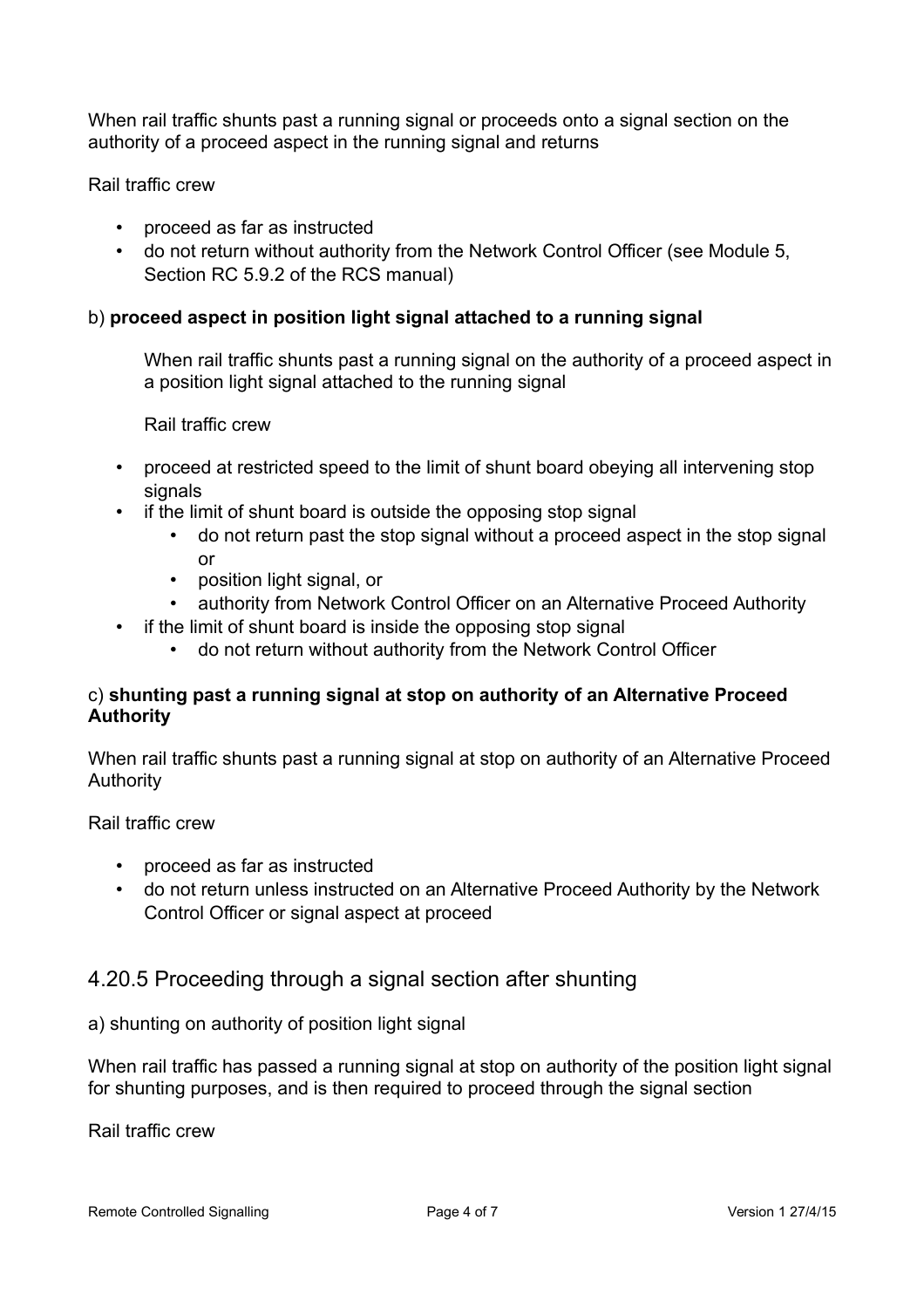- if possible, set rail traffic back clear of the running signal
- proceed into section when the running signal is cleared to a proceed aspect
- if rail traffic cannot set back clear of the running signal
- obtain authority to proceed from Network Control Officer on an Alternative Proceed Authority

b) shunting on authority of an Alternative Proceed Authority

When rail traffic has passed a running signal at stop on the authority of an Alternative Proceed Authority for shunting purposes, and is then required to proceed through the signal section

Rail traffic crew

- if possible, set rail traffic back clear of the running signal
- fulfil the Alternative Proceed Authority
- proceed into signal section on the authority of the running signal or new Alternative Proceed Authority
- if rail traffic cannot set back clear of the running signal
- cancel Alternative Proceed Authority
- proceed into the signal section on the authority of new Alternative Proceed Authority

## 5.4 Securing Disabled Rail Traffic

When rail traffic becomes disabled on a signal section but is able to be moved by relief rail traffic

Rail traffic crew of disabled rail traffic

- make sure the rail traffic is intact
- secure the rail traffic by
- applying all handbrakes, or
- applying the required number of handbrakes as required in instructions validated by
- the Manager Rollingstock Engineering
- using chocks where necessary
- identify the location of the rail traffic

## 5.5 Protection of Obstruction

#### 5.5.1 Obstruction to be protected

Rail traffic or a portion of a rail traffic causing an obstruction, must be protected unless a structure such as a tunnel or bridge prevents protection being placed

#### 5.5.2 Protection equipment

Protection of an obstruction will be provided by using Railway Track Signals together with either reflective triangles, or red flags during the day or red lights during the night or when visibility is reduced.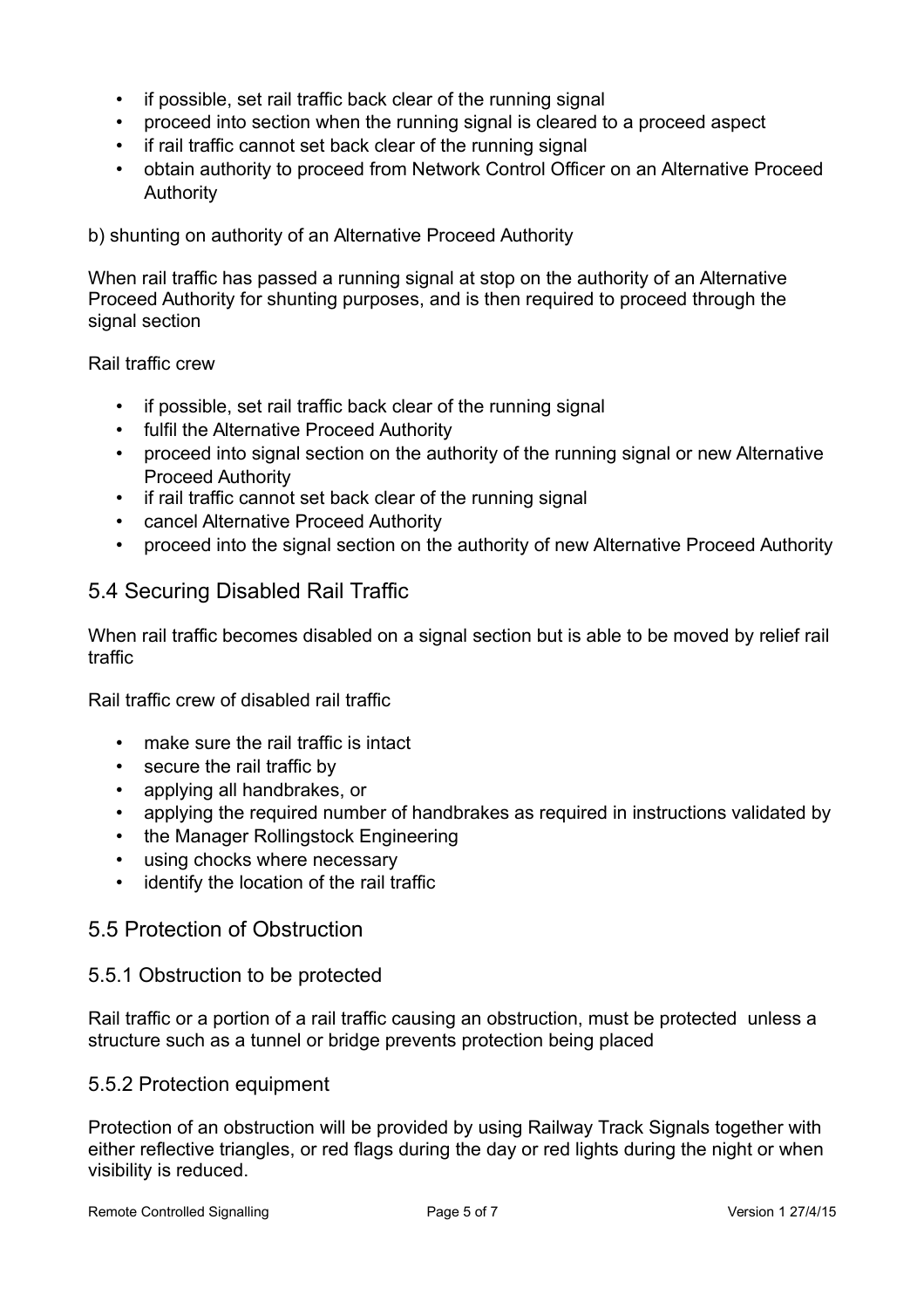#### 5.5.3 Protection not required

No protection is required where the relief rail traffic will enter the section past a signal capable of showing a stop aspect that is within 2 kilometres of the disabled rail traffic. The relief rail traffic will travel at a speed not exceeding 15 km/h regulate the speed to be able to stop within one-half the distance of line-of-sight

## 5.9 Rail Traffic Setting Back

#### 5.9.1 Rail traffic setting back

#### a) definition

Setting back is when rail traffic authorised to travel in one direction has to reverse (or set back) in the opposite direction.

#### b) permission to set back

Permission to set back must be obtained from the Network Control Officer or Officer in Charge of the Local Control Panel for all rail traffic except passenger trains where the rail traffic crew or Guard controls the locking of the doors. These trains may set back one coach length without permission at scheduled stopping places and at platforms provided the doors have not been released.

c) protection

When it is necessary to set back

Rail traffic crew must

drive from the leading driving cab in the direction of travel of a train unit and regulate the speed of the rail traffic to be able to stop within one-half of the distance of line of sight

#### OR

have a second rail traffic crew, or other qualified worker (with radio communication),

- proceed ahead of the reversing rail traffic
- warn others travelling or working on the track
- make sure level crossings are protected

Second Rail traffic crew/Qualified Worker at rear of rail traffic

- tell the rail traffic crew the required speed
- stop the rail traffic if required

Note: Before setting back, obtain authorisation from Network Control Officer.

d) speed of rail traffic setting back